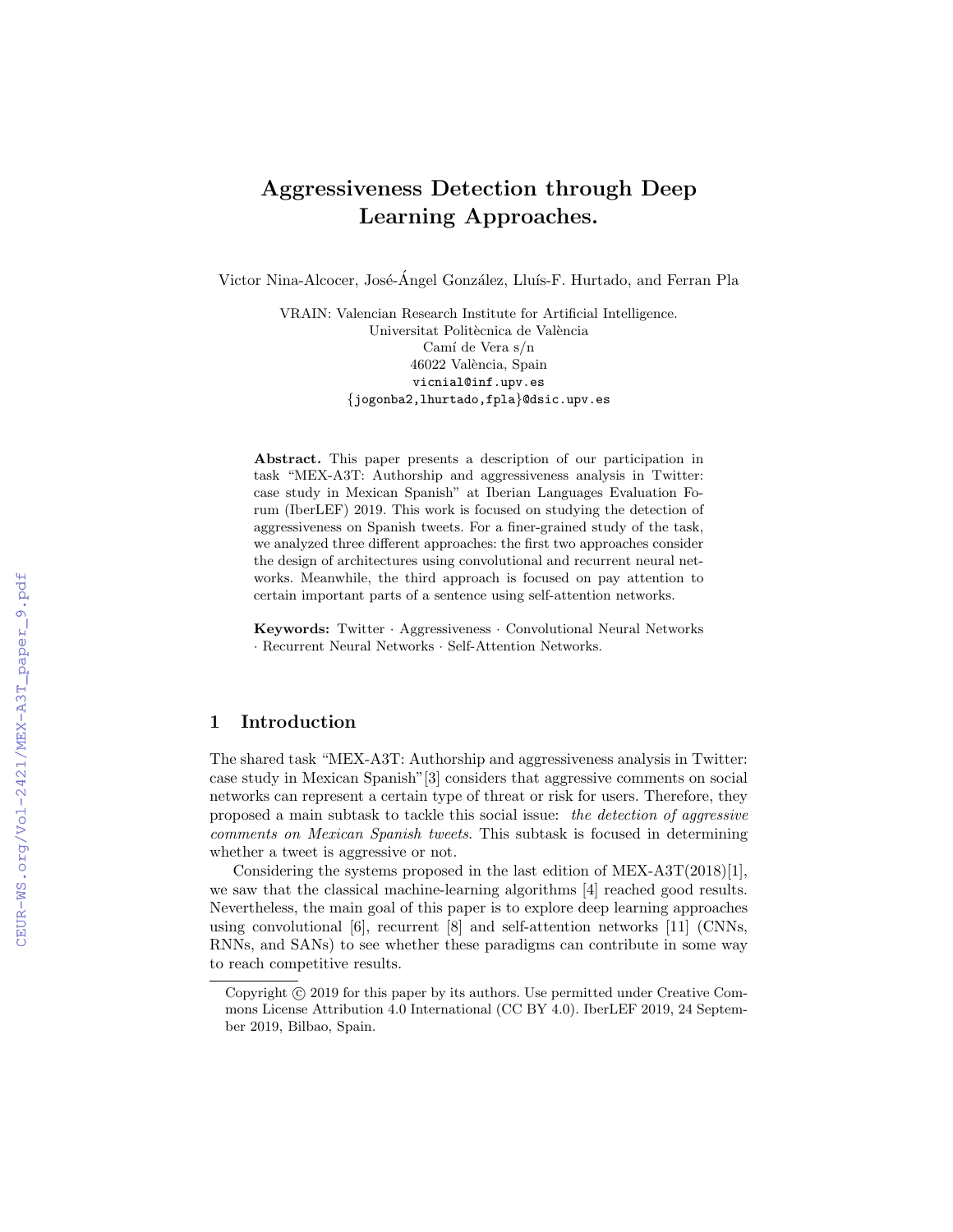This paper is organized into four sections: the first one presents an introduction to this study. The second section provides a description of the proposed systems. The third one explains the experiments conducted and the results achieved by our models and comments the official results. And the last section shows some conclusions.

## 2 Systems Description

As it is known, CNNs allow us to process a sentence using different n-grams at a time to recognize some patterns or information that can be useful for text classification. Also, LSTM and GRU [8] are mostly used for capturing longterm dependencies, learning the dependencies in lengths of considerably large text. Moreover, some research studies demonstrated that attention mechanism approach achieved good results for machine translation problem [11]. In our case, we will focus on discovering whether self-attention networks behave satisfactorily for the text classification task, knowing that it does not have recurrence or convolutional components.

This paper considers three main approaches: the first one takes into account a bunch of architectures which use CNNs as the base layer to handle n-grams. Basically, this architecture is composed of an input embedding layer, followed by an spatial dropout and a convolutional layer with a set up of 256 filters and kernel size of 2, 3 or 4. Next, a GlobalMaxPooling1D is defined (or a Maxpooling to add a LSTM or GRU layers) and finally, a dense layer with softmax is used to generate the results.

The second approach takes into account a stack of different layers: firstly, three CNNs are defined, the first CNN considers bigrams, the second one considers trigrams, and the last one considers quadrigrams. All these CNNs are flattened for feeding a dense layer (of 256 nodes). Finally a last dense layer with softmax is used to obtain the predictions.

The third approach considers the use of self-attention networks [2]. We used a similar Transformer architecture proposed by [11] for the machine translation problem. Nevertheless, we just kept part of this architecture because we are interested only in the first stage which pays close attention to some important parts of the input (tweet or sentence) [7]. Basically, this architecture has embeddings as inputs, next a SpatialDropout1D is applied and posteriorly attention is considered over the input (sentence-level). Then the encoder is followed by a GlobalMaxPooling1D and finally, a layer normalization and a dense layer with softmax was set up.

### 3 Experiments and results

In this section all the experiments carried out in this task are commented as well as the results obtained.

For Aggressive detection, the organizers of MEX-A3T provided a training set of 7700 tweets written in Spanish. (labeled with two possible classes:  $0 =$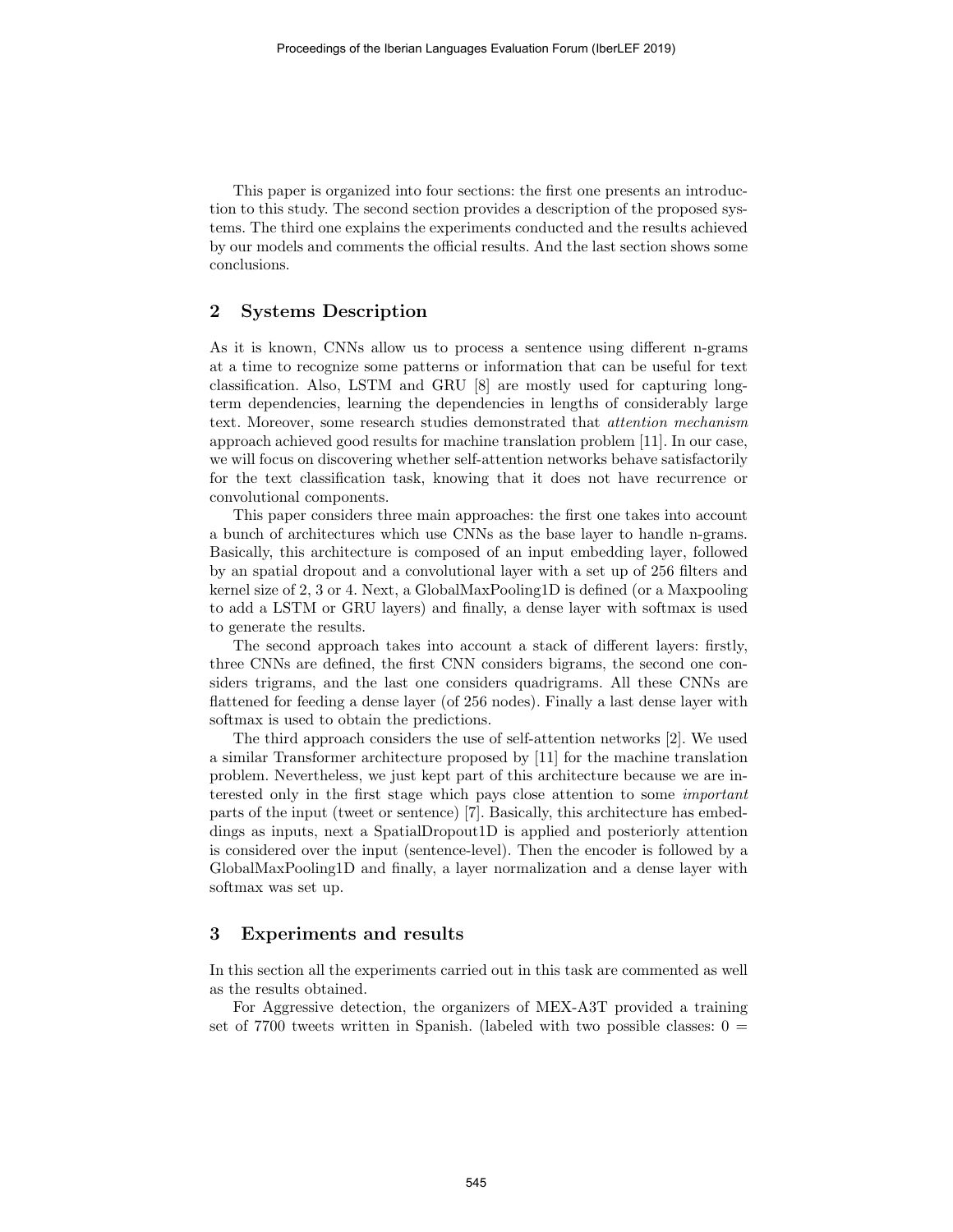"non-aggressive"( $\bf{NOA}$ ), 1 = "aggressive"( $\bf{AGG}$ )). Regarding the distribution of the classes we can observe that these are not balanced (the NOA class (65%) and the AGG class (35%)). In order to evaluate the performance of the proposed systems, 3156 unlabeled tweets were provided as a test set.

We applied the following text-preprocessing to all the tweets that are the input to our systems: we remove all URLs, numbers, users, times, dates, emails, percents [5]. However, we normalize hashtags (i.e., "#ChileSinMundial" is converted to "chile sin mundial") [9] and emojis with its Unicode Common Locale Data Repository (CLDR) version, elongated words, repetitions, emphasis, and censored words. All the proposed systems in this paper used the textpreprocessing already mentioned and two different word embeddings: Twitter87 embeddings trained over 87 millions of tweets and MexE embeddings provided by the organizers [10].

Furthermore, 5-fold cross-validation sets were used to avoid over-fitting in all the experiments. The official evaluation metric to evaluate the systems was F1 score for aggressiveness (f1 aggr). However, we show in Table 1 and Table 2 some additional metrics, accuracy (acc.) and macro f1 to have a better interpretation of the results.

|                                 |        | Twitter87            |               |        | ${\bf Mex}$          |                   |        |
|---------------------------------|--------|----------------------|---------------|--------|----------------------|-------------------|--------|
| System                          |        | $f1$ aggr macro $f1$ | acc.          |        | $f1$ aggr macro $f1$ | acc.              |        |
| $1.$ cnn $-b$                   | 0.7401 | 0.8025               | 0.8223 0.7259 |        | 0.7939               | 0.817             | (Run2) |
| $2.$ cnn_t                      | 0.7239 | 0.7941               | 0.8187        | 0.7269 | 0.7932               | 0.8148            |        |
| $3. \text{cm}$                  | 0.7275 | 0.7953               | 0.8181        | 0.6895 | $\vert 0.7726 \vert$ | 0.8035            |        |
| 4. cnn_b_gru                    | 0.6535 | 0.7385               | 0.7665        | 0.7397 | 0.7813               | 0.8057            |        |
| $5.$ cnn_t_gru                  | 0.6851 | 0.7475               | 0.7632        | 0.7278 | 0.7854               | 0.801             |        |
| $6. \text{cm}_{\text{q\_gru}}$  | 0.6545 | 0.7362               | 0.7655        | 0.724  | $ 0.7812\rangle$     | 0.7965            |        |
| 7. $cm_{\text{m-b}}$ stm 0.6672 |        | 0.7446               | 0.7688        | 0.6665 | $ 0.7432\rangle$     | 0.7662            |        |
| 8. cnn_t_lstm $ 0.6863\rangle$  |        | 0.7482               | 0.7644        | 0.6741 | 0.7515               | 0.7761            |        |
| 9. cnn_q_lstm $ 0.6957 $        |        | 0.7595               | 0.7768        | 0.6924 | 0.7552               | 0.7717            |        |
| 10. stacked                     | 0.7116 | 0.7815               | 0.8042        | 0.7399 | 0.7935               | $ 0.8158 $ (Run3) |        |
| 11. attention                   | 0.8411 | 0.8733               | 0.8803 0.7611 |        | 0.8039               | $ 0.8132 $ (Run1) |        |

Table 1. Architectures applied to the training dataset.

Table 1 shows the results obtained by all the systems in the tunning phase. As we commented in Section 2, the first approach allowed us to consider many different architectures using a CNN as base system. In the architectures named cnn b, ccn t, cnn q we considered a kernel size of  $2, 3$  or  $4$  to process bigrams, trigrams and quadrigrams respectively. In the cases of cnn b lstm, cnn t lstm, cnn q lstm, cnn b gru, cnn t gru and cnn q gru we added LSTM or GRU layer for capturing long-term dependencies. After carrying out several experiments with this first approach, we realized that considering bigrams on CNNs (cnn\_b) and the Twitter87 embeddings, the system achieved competitive results com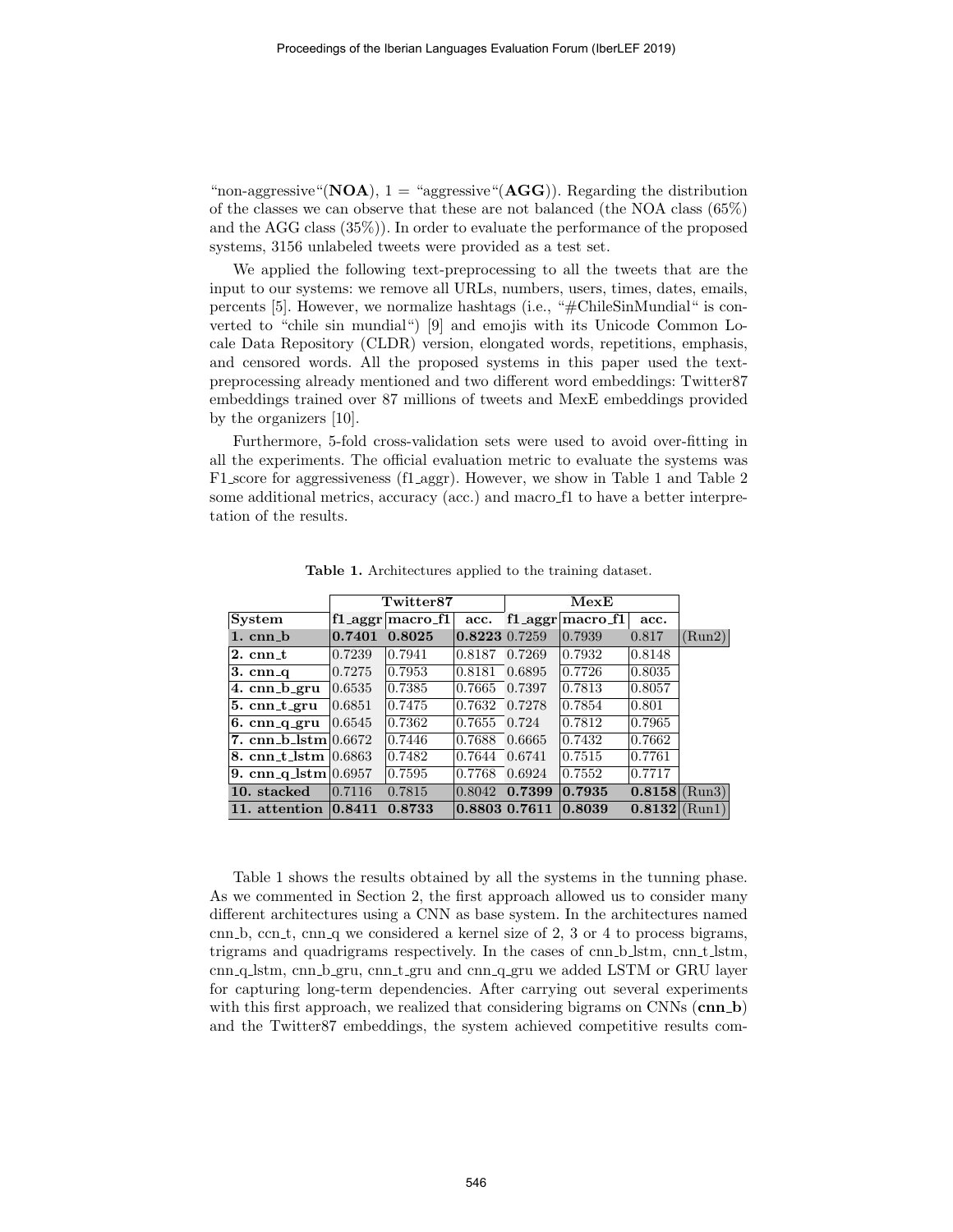pared to other architectures that follow this first focus (see Table 1, rows 1 to 9).

As we mentioned in Section 2. The second approach takes into account a variety of layers. the main idea behind this approach is to vary the number of inputs with its respective CNNs. Also, we want to vary the number of nodes of the next dense layer which process the outputs of the previous CNNs. Firstly, we used only a CNN to process bigrams, then we added a dense layer of 128 nodes plus another dense layer with two nodes with softmax. The next tested architecture kept the same structure, however, we added another input and its CNN to process trigrams. And for the last tested architecture, we added another CNN to process the quadrigrams. Summing up, the system called stacked (row 10 in Table 1) which reached good results use MexE embeddings and it is structured by three inputs and its respective CNNs, a dense layer of 256 nodes and a last dense layer of two nodes.

To work and make experiments with the third approach based on SANs, firstly, we defined the architecture commented on Section 2. After defining the system, we set up some parameters to see the importance and impact that those have over the performance reached by the system. For instance, one interesting fact was the definition of the Dropout in the inputs to sentence-level on the encoder, we tried on a range of 0.2 to 0.8, and we noticed that a dropout of 0.7 achieved the best performance in this particular case, meaning that hiding a huge part of the sentence helps a lot to reach good results. Another important consideration, it was taken into account the unbalanced training dataset, to face this fact we set up the experiments to treat every instance of the class NOA as two instances of the class AGG (minority class), it means that we are assigning higher values to AGG instances for having a balanced training dataset. Therefore, having defined our system named attention (see row 11 in Table 1) and the parameters tuned, all this combined with the Twitter87 embeddings allow us to reach the highest results for f1 agg.

#### 3.1 Official Results

Table 2 shows the official results published by the organizers of MEX-A3T-2019. For the aggressiveness detection subtask, we submitted two runs, both submissions obtained worst results than the baselines proposed by the organizers. The Run1 (attention) was the submission which reached the best result, this system uses SANs as explained on Section 2. Meanwhile, Run2 (cnn b) achieved low results, all of them below bag-of-words (BoW) [12] baseline. Additionally, we can highlight Run3 (stacked) because it was the only architecture that achieved good results with (MexE) the embeddings provided by the organizers. Unfortunately, this Run3 did not achieve good results as Run1 or Run2. Moreover, it is worth mentioning that on MEX-A3T(2018) edition, some of the best results were reached by systems which used classic machine-learning algorithms. We assume that the two baselines proposed on the official ranking use some of these classic algorithms and trigrams or bag-of-words as features.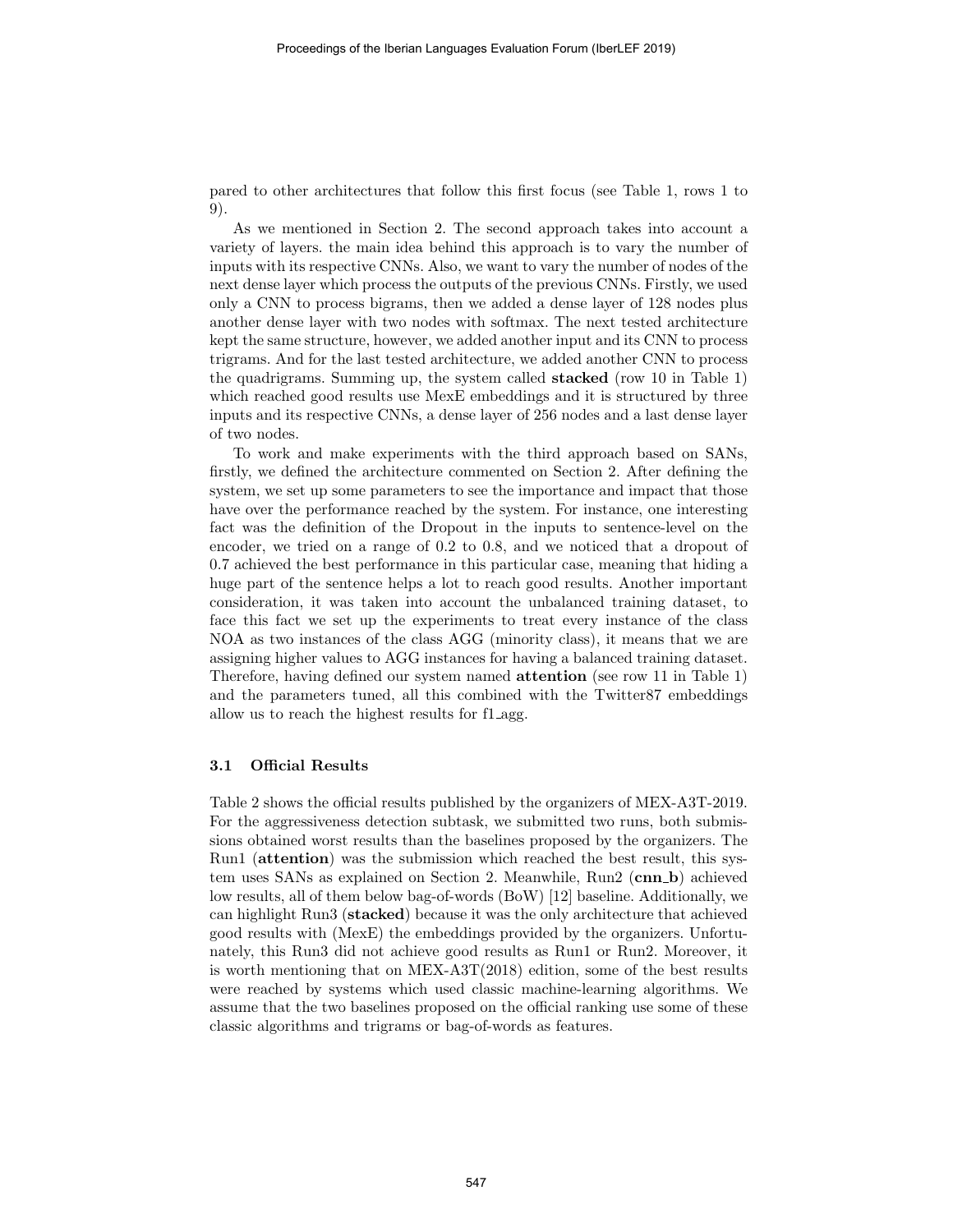Some interesting fact that we noticed was the performance of our third approach based on SANs, this system worked really good on the training dataset. But it did not reach good results on the test dataset. We assume that this issue is due to the fact that the content of the test data is too different from the training set. It means that our system has trained and learned some patterns that would not be founded on the test data.

| Team                                               |        | $\vert$ f1_aggr $\vert$ macro_f1 $\vert$ acc. |        |
|----------------------------------------------------|--------|-----------------------------------------------|--------|
| $\vert$ Baseline (Trigrams) $\vert 0,4300 \rangle$ |        | 0,6080                                        | 0,6688 |
| $ Our_S$ ystem_ $Run1$                             | 0.4081 | 0,4897                                        | 0,5029 |
| $ $ Baseline (BoW $ $                              | 0.3690 | 0,5760                                        | 0,6777 |
| $ Our System_Run2$                                 | 0.2921 | 0,5122                                        | 0,6115 |

Table 2. Official results of Aggressiveness Detection.

## 4 Conclusions

In this work we have presented our participation in the MEX-A3T-2019 shared task focused on aggressiveness detection. We proposed three approaches: the first two approaches consider the use of convolutional and recurrent neural networks to compute n-grams and long-term dependencies in tweets. The third approach considers the use of self-attention networks to pay close attention to some words of the tweet. Based on the experiments and the results obtained in this paper, we noticed that the architectures proposed on the first two approaches reached slightly similar results. But making a comparison between the first two approaches and the last approach, we see good results reached by selfattention networks. Therefore, we have observed that a deeper study on SANs can help us to improve our results.

## Acknowledgments

This work has been partially supported by the Spanish MINECO and FEDER founds under project AMIC (TIN2017-85854-C4-2-R). Work of José-Angel González is also financed by Universitat Politècnica de València under grant PAID-01-17.

## References

1. Álvarez-Carmona, M., Guzmán-Falcón, E., Montes-y Gómez, M., Escalante, H.J., Villaseñor-Pineda, L., Reyes-Meza, V., Rico-Sulayes, A.: Overview of MEX-A3T at IberEval 2018: Authorship and aggressiveness analysis in Mexican Spanish tweets. In: CEUR Workshop Proceedings. vol. 2150, pp. 74–96 (2018), https://pan.webis.de/clef18/pan18-web/index.html